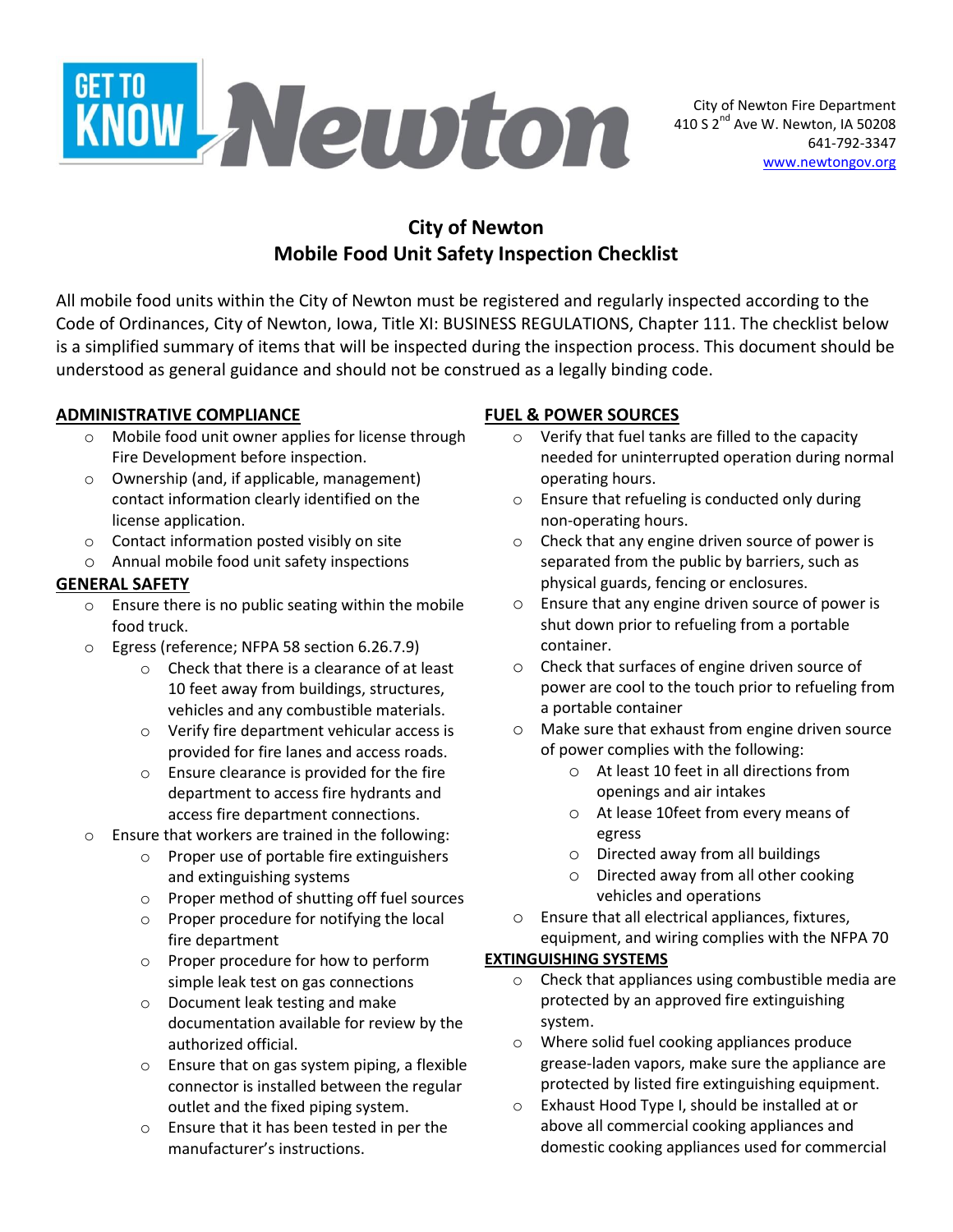#### **OPERATIONAL SAFETY**

- o Do not leave cooking equipment unattended while it is still hot.
- o Operate cooking equipment only when all windows, service hatches and ventilation sources are fully opened.
- o Close gas supply piping valves and gas container valves when equipment is not in use.
- o Keep cooking equipment, including the cooking ventilation system, clean by regularly removing grease.

#### **SOLID FUEL (WOOD, CHARCOAL, OR OTHER SOLID FUEL)**

- o Fuel is not stored above any heat producing appliance or vent.
- o Fuel is not stored closer than 3 feet to any cooking appliance.
- o Fuel is not stored near any combustible flammable liquids, ignition sources, chemicals, and food supplies and packaged goods.
- o Fuel is not stored in the path of the ash removal or near removed ashes.
- o Ash, cinders, and other fire debris should be removed from the firebox at regular intervals and at least once a day.
- o Removed ashes, cinders and other removed fire debris should be placed in a closed, metal container located at least 3 feet from any cooking appliance.

## **PROPANE SYSTEM INTEGRITY**

- LP System (reference; NNFPA 58, 2017 edition, section 6.1.1)
	- $\circ$  Tanks (max 2 = 50 gallons)
	- o Tank mounting 6.26.3.4
	- o Shutoff valve 6.24.3.5
	- o Caution plate 6.26.7.10
	- o Outside 6.26.3.4.A-I
	- o Inside (vapor tight cabinet) 6.26.3.3
	- o Regulators (protected) 6.26.3.4E
	- o Hoses 350 psi marked LP gas (propane)
	- o Fixed piping 6.26.5
		- Fastened 6.26.5.1.H.2
		- Flexible connectors 6.26.5.1.E
		- Rubber grommets at pass through points 6.26.5.1.H.3
- o Check that the main shutoff valve on all gas containers is readily accessible.
- o Ensure that portable gas containers are in the upright position and secured to prevent tipping over.
- o Inspect gas system prior to each use.
- o Perform leak testing on all gas connection affected by replacement of an exchangeable container.

purposes that produce grease vapors (reference; 2015 IFC section 609.2)

- o Commercial cooking systems shall be operated and maintained in accordance with sections 609.3.1 through 609.3.4. This includes: filters, tags, cleaning, records, placard, and fire extinguishing system.
- o Verify portable fire extinguishers have been selected and installed in kitchen cooking areas in accordance with NFPA 10.
- o Portable Fire extinguishers (reference; 2015 IFC section 904.12)
	- o Portable fire extinguishers shall be provided within travel distance of commercial-type cooking equipment
		- 2A:20BC:C rechargeable dry chemical portable extinguisher
	- o Cooking equipment involving solid fuels or vegetable or animal oils and fats shall be protected by a Class K rated portable fire extinguisher
		- $\blacksquare$  Class K wet chemical portable fire extinguishing system, required for frying systems.

## **NFPA RESOURCES**

- o NFPA 1, Fire Code 2018 Edition
- o NFPA 1, Fire Code Handbook 2018 Edition
- o NFPA 58, Liquefied Petroleum Gas Code 2017 Edition
- o LP-Gas Code Handbook 2017 Edition
- o NFPA 70, National Electrical Code 2017 Edition
- o National Electrical Code Handbook 2017 Edition
- o NFPA 96, Standard for Ventilation Control and Fire Protection of Commercial Cooking Operations 2017 Edition
- o NFPA 96, Standard for Ventilation Control and Fire Protection of Commercial Cooking Operation Handbook 2017 Edition